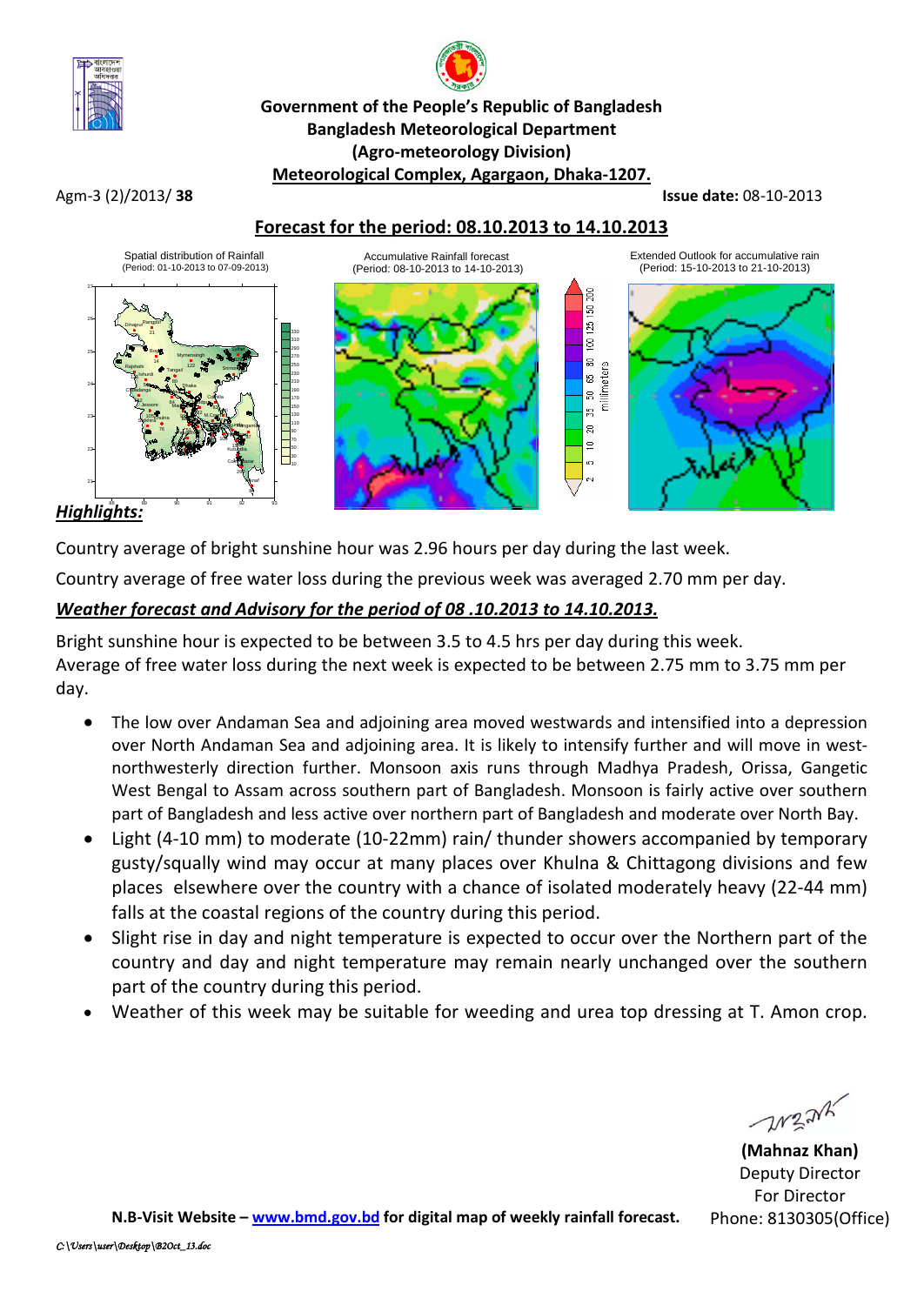# **Bangla Version**





#### *প্রধান বৈশিষ্ট্য সমৃহঃ-*

 $\frac{1}{2}$  সপ্তাহে দেশের দৈনিক উজ্জল সর্যকিরণ কালের গড ২.৯৬ ঘন্টা ছিল । গত সপ্তাহে দেশের দৈনিক বাষ্পীভবনের গড় ২.৭০ মিঃ মিঃ ছিল।

#### আবহাওয়া পূৰ্বাভাসঃ-০৮-১০-২০১৩ থেকে ১৪-১০-২০১৩ *ইং পৰ্য*ন্ত।

*G mßv‡n ‰`wbK D¾¡j m~h© wKiY Kvj 3.5 ‡\_‡K 4.5 N›Uvi g‡a¨ \_vK‡Z cv‡i |* স্মাগামী সপ্তাহের বাম্পীভবনের দৈনিক গড় মান ২.৭৫ মিঃমিঃ থেকে ৩.৭৫ মিঃমিঃ থাকতে পারে।

- *DËi-Av›`vgvb mvMi Ges ZrmsjMœ GjvKvq m"ó jNyPvcwU cwkPg w`‡K m‡i wM‡q AviI kw³kvjx n‡q* wb¤œPv‡c *cwibZ n‡q* উত্তর আন্দামান সাগর ও তৎসংলগ্ন এলাকায় অবস্থান করছে। পরবর্তীতে এটি আরও শক্তিশালী হতে পারে। মৌসূমী অক্ষের *ৰ* ধিতাংশটি মধ্যপ্ৰদেশ, উড়িষ্যা, গাঙ্গেয় পশ্চিমবঙ্গ হয়ে বাংলাদেশের দক্ষিণাঞ্চল দিয়ে আসাম পৰ্যন্ত বিস্তৃত রয়েছে। বাংলাদেশের *দ*ক্ষিণাঞ্চলে মৌসমী বায়ু প্রবাহ মোটামুটি সক্রিয়, উত্তরাঞ্চলে কম সক্রিয় রয়েছে এবং উত্তর বঙ্গোপসাগরে মাঝারী রয়েছে।
- এ সময়ে খুলনা ও চট্টগ্রাম বিভাগের অনেক স্থানে এবং দেশের অন্যত্র কিছু কিছু স্থানে অস্থায়ী ভাবে দমকা অথবা ঝড়ো হাওয়াসহ হাল্কা (8-১০ মিঃ মিঃ) থেকে মাঝারী (১০-২২মিঃমিঃ) ধরণের বৃষ্টি অথবা বজ্রবৃষ্টি হতে পারে, সে সাথে উপকূলীয় অঞ্চলে *বি*ক্ষিপ্তভাবে মাঝারী ধরনের ভারী ( ২২-৪৪ মিঃ মিঃ) বর্ষণ হতে পারে।
- *G mg‡q †`‡ki DËiv‡j w`b I iv‡Zi ZvcgvÎv mvgvb¨ e"w× ‡c‡Z cv‡i Ges `wÿYv‡j AcwieZx©Z \_vK‡Z cv‡i |*
- *G mg‡qi AvenvIqv ‡ivcv Avgb avb wbovbx I BDwiqv mvi Dcwi cÖ‡qv‡Mi Dc‡hvMx \_vK‡Z cv‡i|*

 $11221$ 

*(মাহনাজ খান) উপ-প*রিচালক *প*রিচালকের পক্ষে *‡dvbt 8130305(`ßi)*

*wet `ªt- c~e©vfv‡mi wWwRUvj* map *‡`L‡Z* visit *Kiæb-* www.bmd.gov.bd